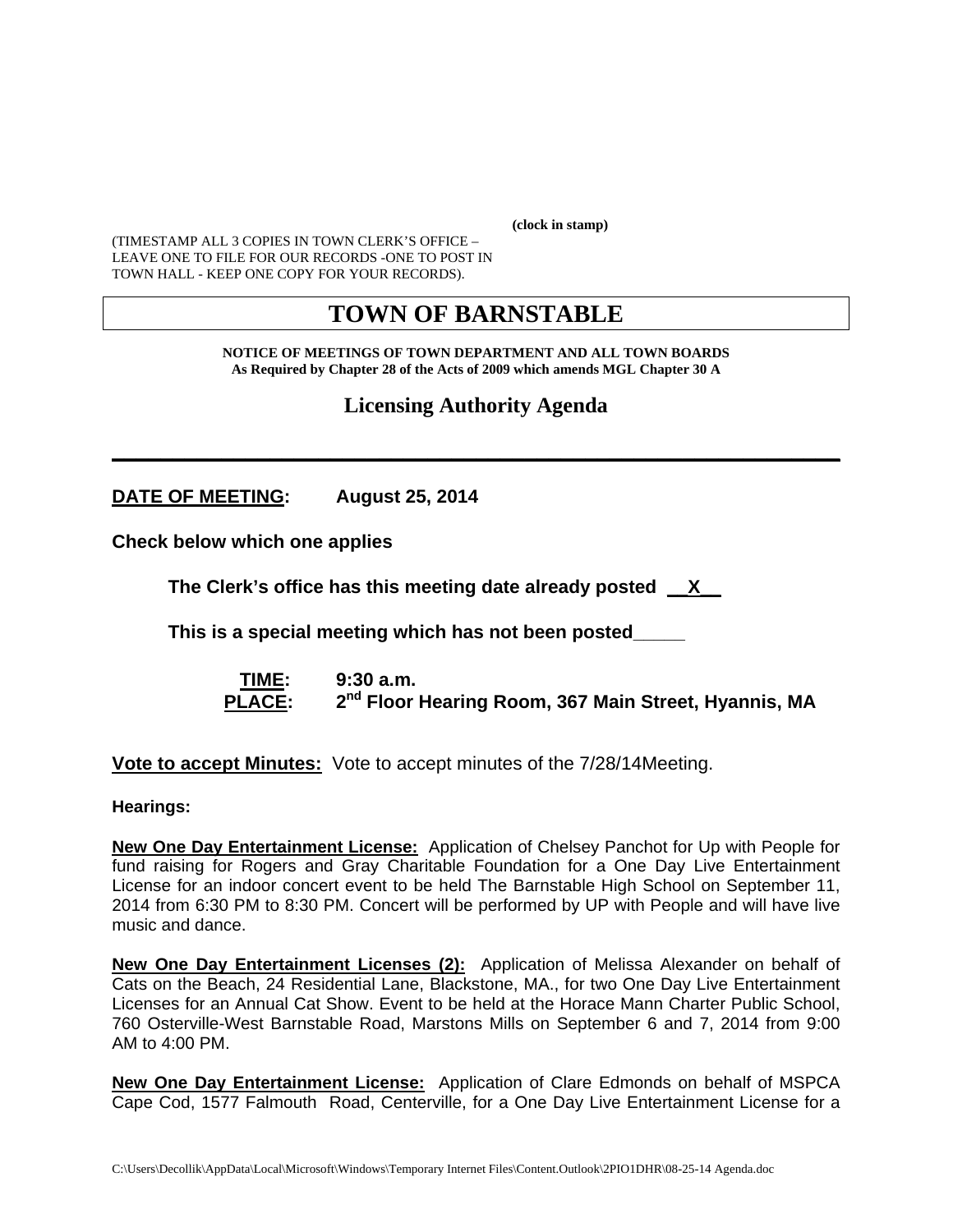family and dog friendly activity zone. Event to be held at Aselton Park on September 7, 2014 from 11:00 to 3:00; music will be provided by a DJ.

**New One Day Beer and Wine Licenses (2):** Application of Donald Brenner on behalf of Veterans of Foreign Wars, 480 Barnstable Road, Hyannis, MA for Two One Day Wine and Malt Licenses for membership dinners. Events to be held at the Barnstable Municipal Airport from 5:00 pm to 8:00 pm on August 27, 2014 and September 24, 2014 with a maximum of 60 attendees as approved by the Building Commissioner.

**New One Day Beer and Wine Licenses (2):** Application of Stacie Hevener on behalf of the Marstons Mills Public Library, 2160 Main St, Marstons Mills for two One Day Beer and Wine Licenses for speaker/presentations and a membership dinner. Events to be held at the Library on September 7, 2014 from 2:30 – 4:30 PM and September 10, 2014 from 6:30 – 8:00 PM with a maximum of 50 people as approved by the Building Commissioner.

**New One Day Entertainment License:** Application of Lynne Poyant on behalf of Town of Barnstable 375<sup>th</sup> Committee, 367 Main Street, Hyannis, for a One Day Live Entertainment License for a 375 Concert with the Cape Cod Symphony. Event to be held at the Barnstable Performing Arts Center on September 21, 2014 from 8:00 to 9:30 PM. Music will be provided by various singers and jazz artists.

**New One Day All Alcohol and Entertainment License:** Application of Elizabeth Wurfbain on behalf of Hyannis Main Street BID, 397 Main Street, Hyannis, MA for a One Day All Alcohol and Entertainment Licenses for a Fall fundraiser. Event to be held at the JFK Museum Courtyard on Main Street , from 5:15 pm to 8:00 pm on September 23, 2014 with a maximum of 110 attendees as approved by the Building Commissioner. Entertainment to be provided by MV Drums and Brazen Belles; there will also be live and silent auctions.

**New Applicaton for Change of Directors:** Application of 99 Restaurants of Boston, LLC, d/b/a 99 Restaurant & Pub, 1600 Falmouth Road, Centerville, MA, Thomas Hann, Manager, for a change in corporate Officers/Directors.

**Changes to Annual Live and Non-Live Licenses:** Application has been received from Tommy Doyle's Hyannis LLC., 334 Main Street, Hyannis, Shawn Doherty, Manager, for changes to the Annual Live Entertainment License for a maximum of 9 performers, dancing and three stages from 7:00 PM to 12:45 AM. Non Live Entertainment is requesting 2 pool tables, 12 TV's( 2 outside), a jukebox and recorded music from 7:00 PM to 12:45 AM as approved by the Building Commissioner. \*\*\* Changes to existing licenses are as follows: Both Live and Non-Live hours increased to 7 PM to 12:45 AM from 9 PM to 12:45 AM. Requesting 2 additional TV's to be located outside on the back patio.

**Change of D/B/A:** Application of Oceans Harbor, LLC, d/b/a Oceans /Hyannis Anglers Club, 235 Ocean Street, Hyannis, Anthony J Folino Jr. Manager, for a change of d/b/a on its Annual All Alcohol Common Victualler License to Oceans 235/Hyannis Anglers Club.

**New Application for a Class II Auto Dealer License:** Application of Cape Cod Carz LLC, for a new Class II Auto Dealer License at 153 Corporation Road, Hyannis, for a maximum of 37 used vehicles to be parked outside per approval of the Building Commissioner; 32 display, 1 handicap, 2 customer and 2 employee.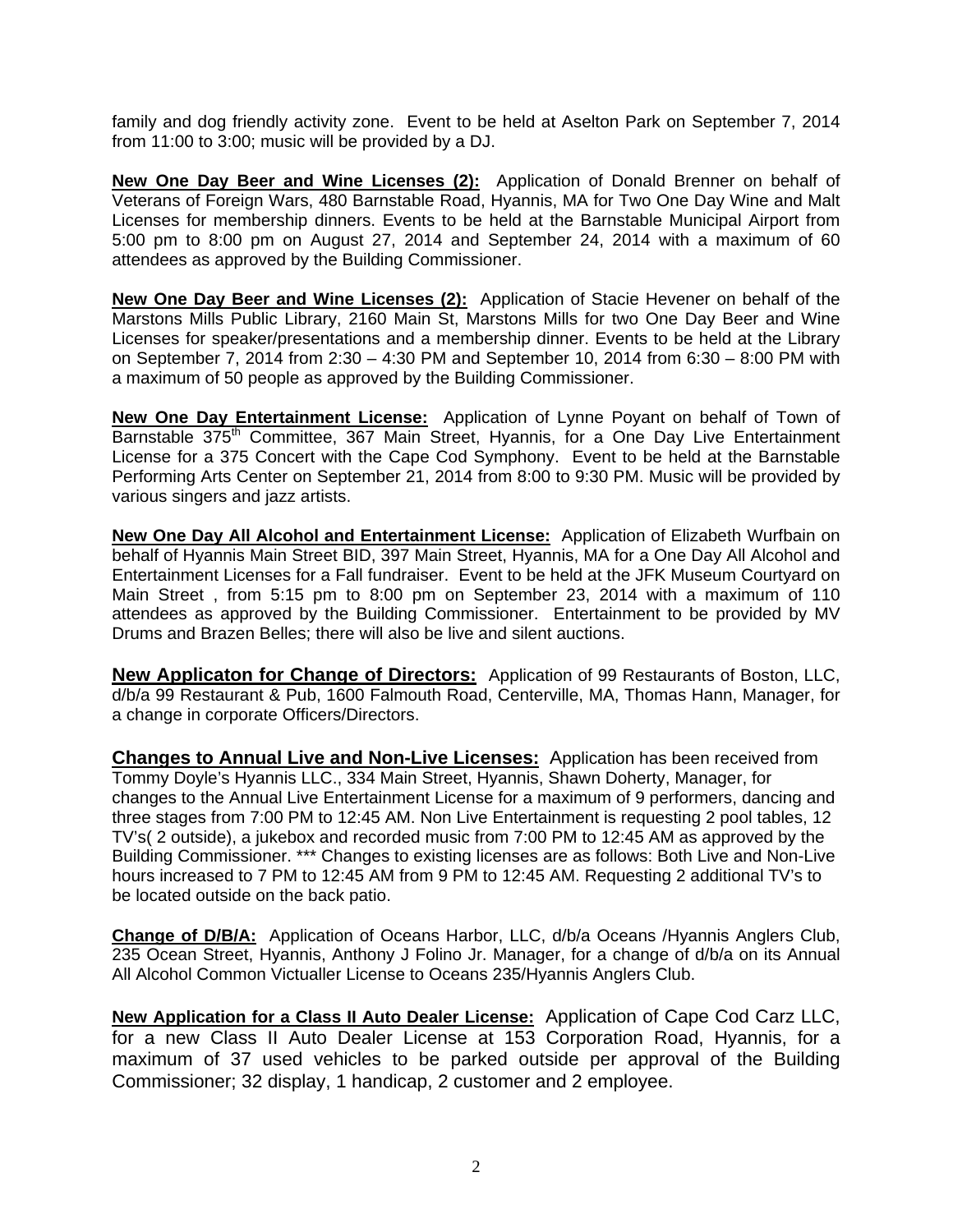**New Common Victualler License:** Application of Wordsmith Ink, Inc, d/b/a Amie Bakery, 3 Wianno Ave, Osterville, Amie Smith, Manager, for a New Annual Common Victualler License, to be operated 7 am to 9 pm. Interior seating of 10 per approval of the Building Commissioner.

**New Application for a Class I License:** Application of 440 Yarmouth Road, Inc., d/b/a BMW of Cape Cod, Joseph Laham, Manager, for a new Class I Auto Dealer License. Licensee to be located at 500 Yarmouth Road (436 Yarmouth Road, 16 Ferndoc Street, 208 Old Yarmouth Road and 500 and 504 Yarmouth Road), Hyannis, for 65 customer, employee and handicap vehicle spaces and 47 vehicles to be stored at 436 Yarmouth Road and 208 Old Yarmouth Road, Hyannis, and for 223 vehicles to be stored at 500 and 504 Yarmouth Road, Hyannis.

**New Application for Alteraton of Premises and New Annual Live and Non Live Entertainment Licenses:** Application of The Cummaquid Golf Club of Yarmouth and Barnstable, Inc, d/b/a Cummaquid Golf Club, 35 Marstons Lane, Cummaquid, Neal J Renaud, Manager for an Alteration of Premises description to change the existing premises description to:

The new clubhouse one story wood framed structure. The lower level will be a walkout level, gross floor area of 15,905 square feet. First floor kitchen, dining room, bar and lounge, pro-shop, Men's and Ladies handicap accessible rest rooms, covered porch (with food and beverage to be served weather permitting) and a General Manager's office. The lower level Men's and Ladies Locker rooms with sitting areas, kitchen storage area, Bag room, Board Room, and several utility closets. The floors will be connected via both a staircase and handicap accessible elevator. The first floor will have a capacity of 176 and the lower level will have a capacity of 99 bringing total capacity to 275. Total occupancy will be 509; first floor occupancy of 196 and lower level occupancy of 313; as approved by The Building Commissioner.

Also new Annual Live and Non-Live Entertainment Licenses for a maximum of 6 performers, dancing and one stage from 11:00 AM to 12:45 AM. Monday – Saturday; Sundays 11:00 AM to Midnight; Non Live Entertainment for 6 TV's from 11:00 AM to 12:45 AM as approved by the Building Commissioner.

**New One day All Alcohol Licenses (16):** Application of Neal Renaud, manager on behalf of Cummaquid Golf Club of Yarmouth and Barnstable, Inc., 35 Marstons Lane, Cummaquid, Hyannis, MA for 16 One Day All Alcohol and Entertainment Licenses for club membership and golf events. Events will be held from 11:00 am to 8:00 PM outside in the parking lot under a tent with maximum of 100 as approved by the Building Commissioner. The dates requested for the events are as follows:

September 12, 13, 14, 19, 20, 21, 27 and 28 and October 4, 5, 10, 11, 12, 18, 19 and 25, 2014.

**Show Cause Hearing for House of Bud's:** The Barnstable Police Department has requested a Show Cause Hearing be called for House of Bud's Inc. d/b/a/ House of Bud's, Candace Chambers, Manager, 959 Bearse's Way, Hyannis for the following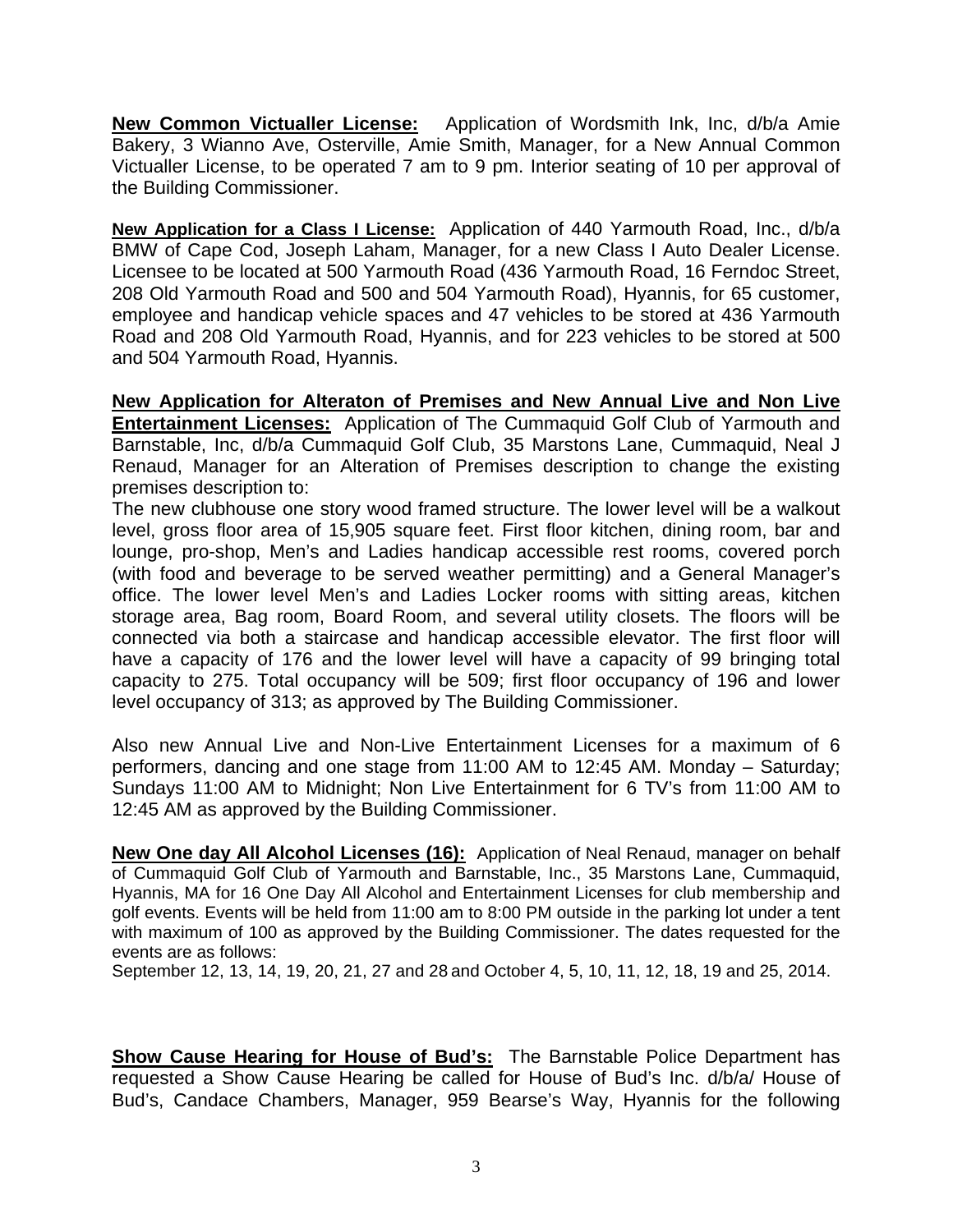alleged violation on 6/03/2014: Code of the Town of Barnstable, MA, 501-10, Section B: No entertainment at the licensed premises may be conducted in a manner such that the noise from the entertainment can be heard outside the boundaries of the premises, by allowing the level of music to be played in such a manner that it could be heard outside the establishment at over 300 feet away.

**Show Cause Hearing for Auto Smart LLC:** The Town of Barnstable Licensing Authority has requested a Show Cause Hearing be called for Auto Smart LLC, 202 Yarmouth Road, Hyannis, Darrell Fietz, Manager, for customer complaint with unsatisfactory resolution. There will also be a review of all complaints filed against licensee and their respective histories.

**Show Cause Hearing for Pain D'Avignon Café-Boulangerie:** The Barnstable Police Department has requested a Show Cause Hearing be called for Pain D'Avignon II, Inc., d/b/a Pain D'Avignon Café-Boulangerie, Mario C. Mariani, Manager, 15 Hinkley Road, Hyannis for the following violation: Code of the Town of Barnstable, MA, 501-14, Section C & D: Failure to obey an order or condition of the Licensing Board. Licensee failed to appear to mandatory alcohol licensing meetings offered by the Barnstable Police Department.

**Show Cause Hearing for Bangkok Cuisine:** The Barnstable Police Department has requested a Show Cause Hearing be called for Bangkok Cuisine Hyannis Inc., d/b/a Bangkok Cuisine, Tanapon Tanasandil, Manager, 20 Independence Drive, Hyannis for the following violation: Code of the Town of Barnstable, MA, 501-14, Section C & D: Failure to obey an order or condition of the Licensing Board. Licensee failed to appear to mandatory alcohol licensing meetings offered by the Barnstable Police Department.

**Show Cause Hearing For Willow Package Store:** The Barnstable Police Department has requested a Show Cause Hearing be called for Bilal Corporation., d/b/a Willow Package Store, Shakeel M. Farooq, Manager, 700 Yarmouth Road, Hyannis for the following violation: Code of the Town of Barnstable, MA, 501-14, Section C & D: Failure to obey an order or condition of the Licensing Board. Licensee failed to appear to mandatory alcohol licensing meetings offered by the Barnstable Police Department.

**Show Cause Hearing for Pepper's Pantry:** The Barnstable Police Department has requested a Show Cause Hearing be called for Ammar Corporation., d/b/a Pepper's Pantry (formerly Big Daddy' Pizza), Mohammad Shafique, Manager, 4120 Falmouth Road, Cotuit for the following violation: Code of the Town of Barnstable, MA, 501-14, Section C & D: Failure to obey an order or condition of the Licensing Board. Licensee failed to appear to mandatory alcohol licensing meetings offered by the Barnstable Police Department.

**Show Cause Hearing for Eclectic Café:** The Barnstable Police Department has requested a Show Cause Hearing be called for Robin's Nest Grill Inc., d/b/a Eclectic Cafe, Robert Najarian, Manager, 606 Main Street Way, Hyannis for the following violation: Code of the Town of Barnstable, MA, 501-14, Section C & D: Failure to obey an order or condition of the Licensing Board. Licensee failed to appear to mandatory alcohol licensing meetings offered by the Barnstable Police Department.